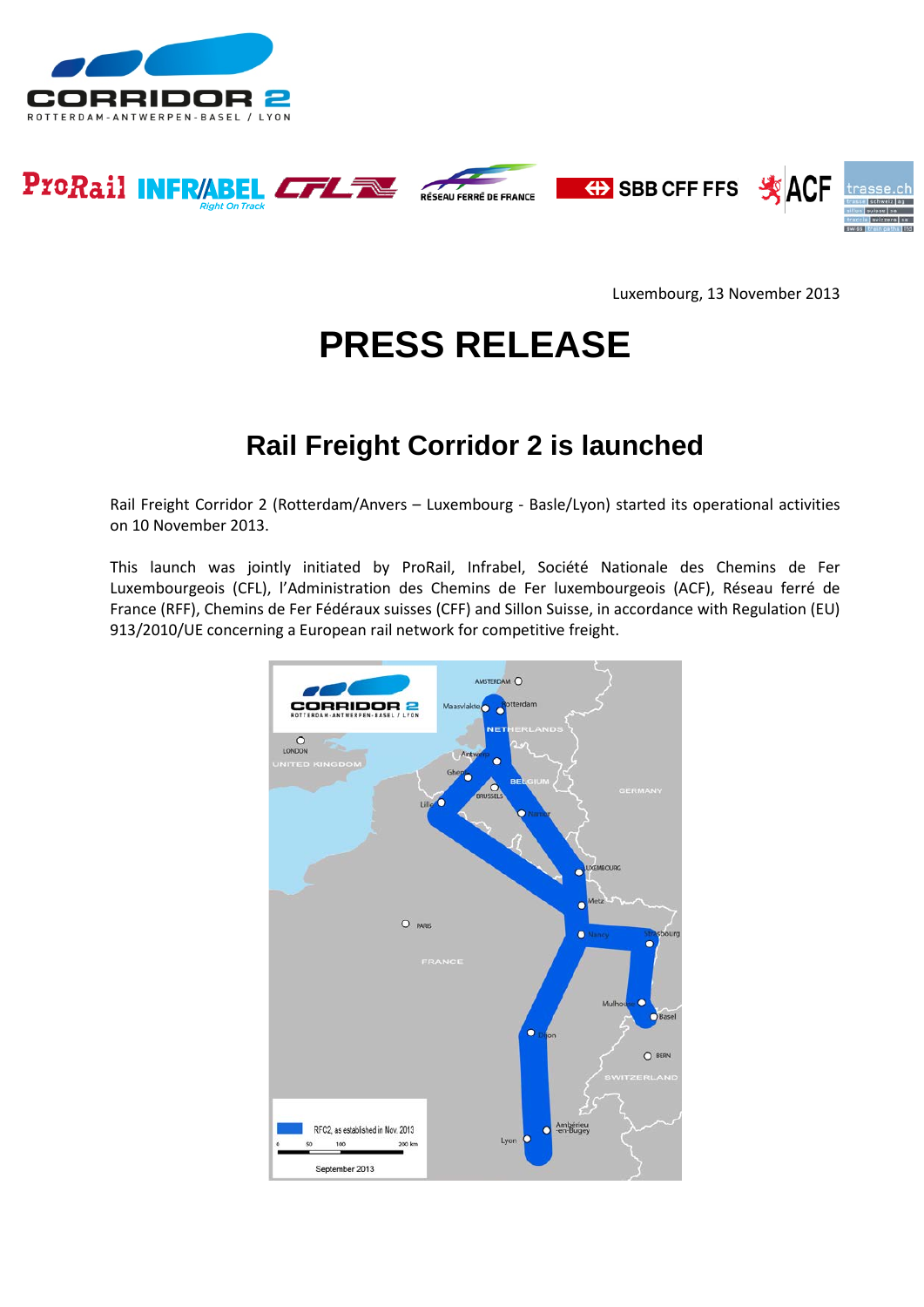

## **Rail Freight Corridor 2: a major European rail freight route**

Rail Freight Corridor 2 links by rail the main European ports (Rotterdam and Antwerp) to the industrial zones of Western Europe up to the gateways of Southern Europe (Switzerland, South of France, Spain and Italy).

This corridor is one of the main railway routes and one of the most promising rail corridor in Europe, with already more than 30 000 trains per year carrying more than 20 million tons on international relations.

The ambitious aim of Rail Freight Corridor 2 is to enable rail transport to be more efficient and win market shares to the road. It is mainly on medium and long distances that it can become more competitive in comparison to road. International transport is therefore the natural scope of rail freight.

## **A service improved for railway undertaking with the implementation of a one-stop shop and the supply of international paths**

Capacity allocation is one of the main tasks entrusted to the corridor. It will enable a better service for railway undertakings and the other authorized applicants. For example, to go from Rotterdam or Antwerp to Basel, they will only have a single contact point, the one-stop shop of the corridor.

Since 10 November 2013, the infrastructure managers and allocation bodies entrusted the one-stop shop with a first catalogue of international paths for ad-hoc trains paths of the 2014 timetable. These paths concern the routes Rotterdam-Antwerp-Metz-Basle and Rotterdam-Antwerp-Lille and are described in the website of the corrido[r www.rfc2.eu.](http://www.rfc2.eu/)

All applicant who wants to book this capacity, whether railway undertaking or not, can do it through the European IT tool *Path Coordination System* developed by RailNetEurope.

In January 2014, the corridor will publish a second international paths catalogue, richer, for the 2015 timetable.

#### **Coordinated works made public**

Also in order to improve the quality of service for its customers, the corridor implemented a coordinated planning of works on its 3000 kilometers of lines. The list of works planned within the next twenty four months is from now on available on the website of the corridor [www.rfc2.eu.](http://www.rfc2.eu/)